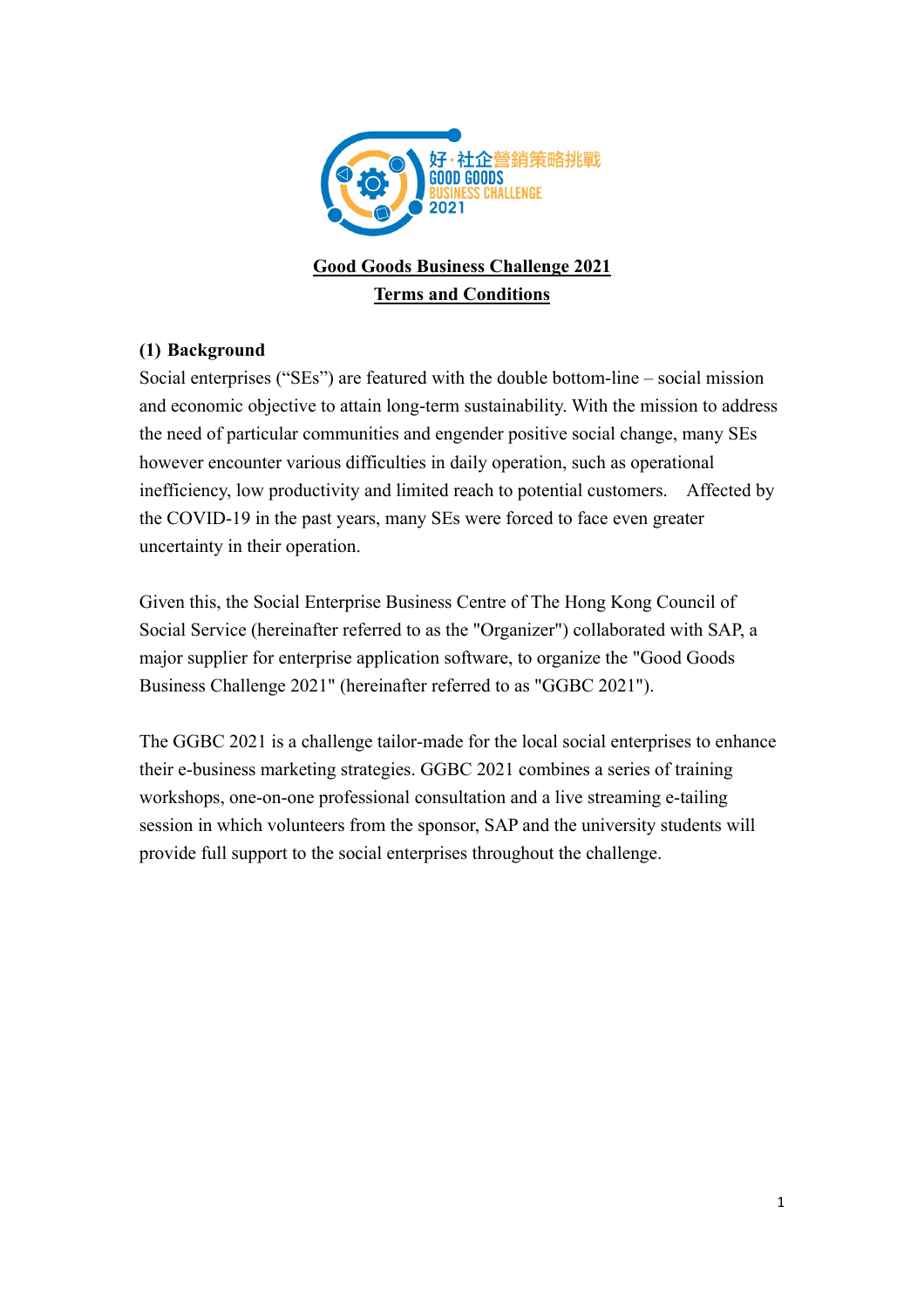#### **(2) Aims**

- 1. Enhance the business management skills of social enterprises
- 2. Strengthen the e-commerce and e-marketing knowledge of social enterprises in response to the changing social environment and consumption behaviour
- 3. Provide professional training on e-commerce and e-marketing strategies
- 4. Incentives will be offered according to the sales performance generated from a real-time online e-tailing challenge
- 5. Arouse public awareness in understanding the mission and operation challenges faced by social enterprises
- 6. Builds a sustainable community by strengthening the links among SEs, corporates and consumers

### **(3) Eligibility and Requirement\***

- 1. Any SEs listed in SE Directory on or before 30<sup>th</sup> September, 2021
- 2. Any SE that is certified by other Social Enterprise Certification Organization on or before 30<sup>th</sup> September, 2021

\* Remark: The SE may be required to submit the proof of their certification.

| <b>Activities</b>             | <b>Awards</b>                                            |  |  |  |  |
|-------------------------------|----------------------------------------------------------|--|--|--|--|
| 1 <sup>st</sup> Challenge and | Each of the 15 shortlisted Challengers will receive an   |  |  |  |  |
| <b>Training Programme</b>     | allowance of HK\$1,500 $^{\prime(1)}$                    |  |  |  |  |
| $2nd$ Challenge               | Each of the top 5 Challengers will receive an<br>1.      |  |  |  |  |
|                               | allowance of HK\$8,000 $^{\text{\tiny (2)}}$             |  |  |  |  |
|                               | Each of the top 5 challengers will be awarded a<br>2.    |  |  |  |  |
|                               | certificate/trophy <sup><math>\gamma</math>(2)</sup>     |  |  |  |  |
| <b>Final Challenge</b>        | A total sales incentive of HK\$100,000 will be carved up |  |  |  |  |
| (Live Online Sales            | by top 5 Challengers based on the percentage of their    |  |  |  |  |
| Period)                       | online sales                                             |  |  |  |  |
| <b>Public Voting</b>          | The team with the most "likes" on their posts on the two |  |  |  |  |
|                               | designated social media fan pages by the deadline of the |  |  |  |  |
|                               | public voting will win and the SE will be awarded a      |  |  |  |  |
|                               | certificate/trophy                                       |  |  |  |  |

### **(4) Allowances and Incentives**

*^Remarks:*

*(1) It is a must for the participants to attend a minimum of three training programmes out of the total programme provided in this* 

*Challenge so as to achieve a 75% overall attendance rate.*

*(2) It is a must for the participants to complete all activities of the Final Challenge.*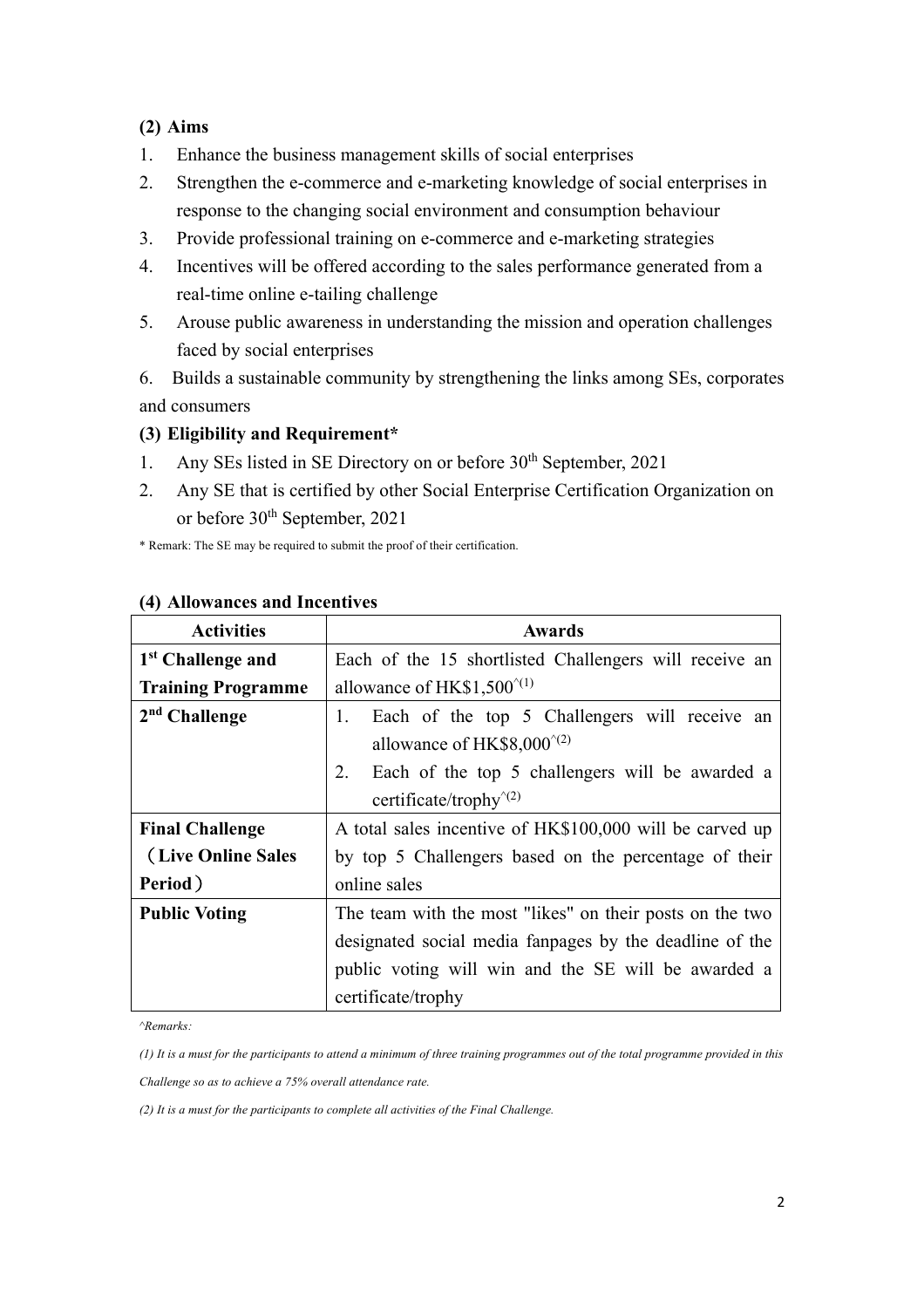### **(5) Content and Format**

### **1. 1st Challenge**

### **1.1. Proposal Submission of 1st Challenge**

- The Challengers should submit a proposal of  $1<sup>st</sup>$  Challenge (including storyboard and SE strategic file) in the following format before the deadline:
	- A. Storyboard
		- $\triangleright$  Theme: Select one or a series of product(s)/service and create a storyboard to present your creative idea
		- $\triangleright$  File Format: PowerPoint or PDF file
		- $\triangleright$  File Size: Not more than 30 MB
		- $\triangleright$  Number of Pages: Not more than 10 slides
		- $\triangleright$  File Name: The English name of the SE (e.g. "goodgoods.ppt /.pdf")
	- B. SE File
		- $\triangleright$  The SE File may suggest to include content such as social mission, business model, purpose and/or prospect of joining GGBC 2021, marketing strategies, expected social impacts and the idea of the storyboard in no more than 500 words in Chinese (including punctuation marks) and pictures
		- $\triangleright$  File Format: Word or PDF file
		- $\triangleright$  File Size: Not more than 30 MB
		- $\triangleright$  File Name: The English name of the SE (e.g. "goodgoods.doc/.pdf")
- Application and proposal for the  $1<sup>st</sup>$  Challenge must be submitted via this online application form (https://forms.gle/FELT7fMSdeyF1WxVA) on or before 5:00 p.m. on November 15, 2021 (HKT), as indicated on the Organizer's server. Late submissions will not be accepted.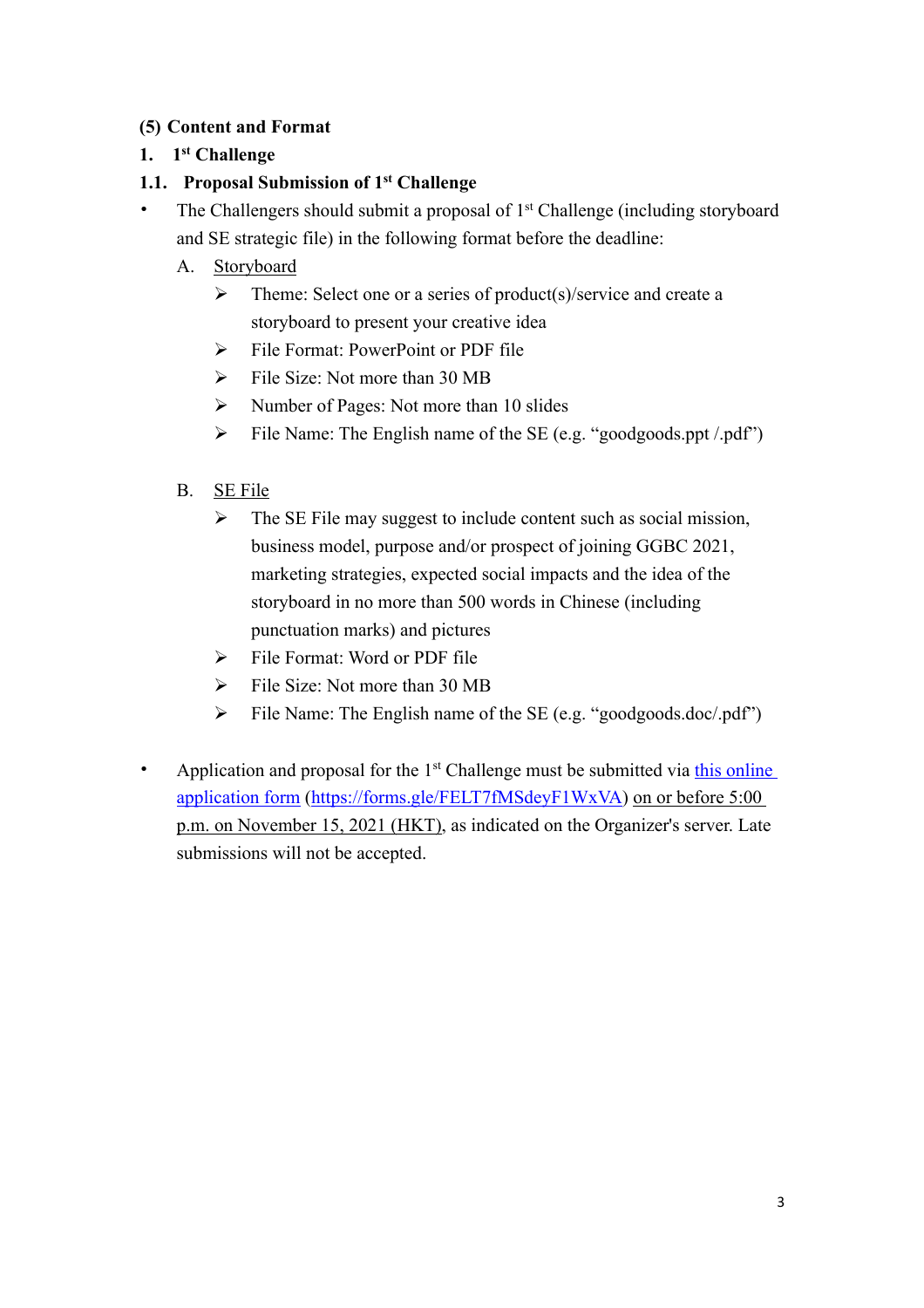### **1.2. Announcement of the 15 shortlisted Challengers**

- From the entries of the Challengers, the judges will select 15 shortlisted Challengers ("Top 15") based on their social mission and impacts, creativity, content and message and commercial viability as stated in their proposal of 1<sup>st</sup> Challenge.
- One to three volunteer analysts and one volunteer administrator from universities will be assigned to each of the Top 15 for helping to complete the competition.
- The Top 15 will be announced in early December 2021 on the GGBC 2021 webpage (https://www.goodgoods.hk/en/SAPGGBC2021).
- The matching of analysts and administrator in groups will be conducted after the announcement of Top 15. A maximum of three analysts and one administrator will be assigned to each shortlisted team.

### **2. Training Programme**

### **2.1. Knowledge Sharing & Facilitating Session**

- The first face-to-face event was designed for Top 15's team members (including SEs, analysts and administrators) to meet and share their backgrounds and expertise, to gain a better understanding and to set clear sales targets and strategies for GGBC 2021.
- Each of the Top 15 **must** send a representative, an analyst and an administrator from the Challengers to attend the event.

#### **2.2. Training Workshops**

- A series of training workshops are specially designed for the Top 15, including e-marketing workshop, e-tailing workshop, product photography workshop, and videography and editing workshop.
- The Top 15 must participate in a minimum of three training workshops to achieve an overall attendance of 75% before they are given the 1st challenge of a HK\$1,500 allowance.
- The Top 15 may assign different representatives from their SEs to join different workshops, but at least one representative must attend each workshop, and the total number of representatives for all workshops cannot be more than five.
- If you are not able to attend the training, the organizer will provide the recorded video (only available for e-marketing and e-tailing workshops) for online review within a specified period, but this arrangement will not be counted as an attendance.
- The attendance of training workshops is based on the organizer's attendance record.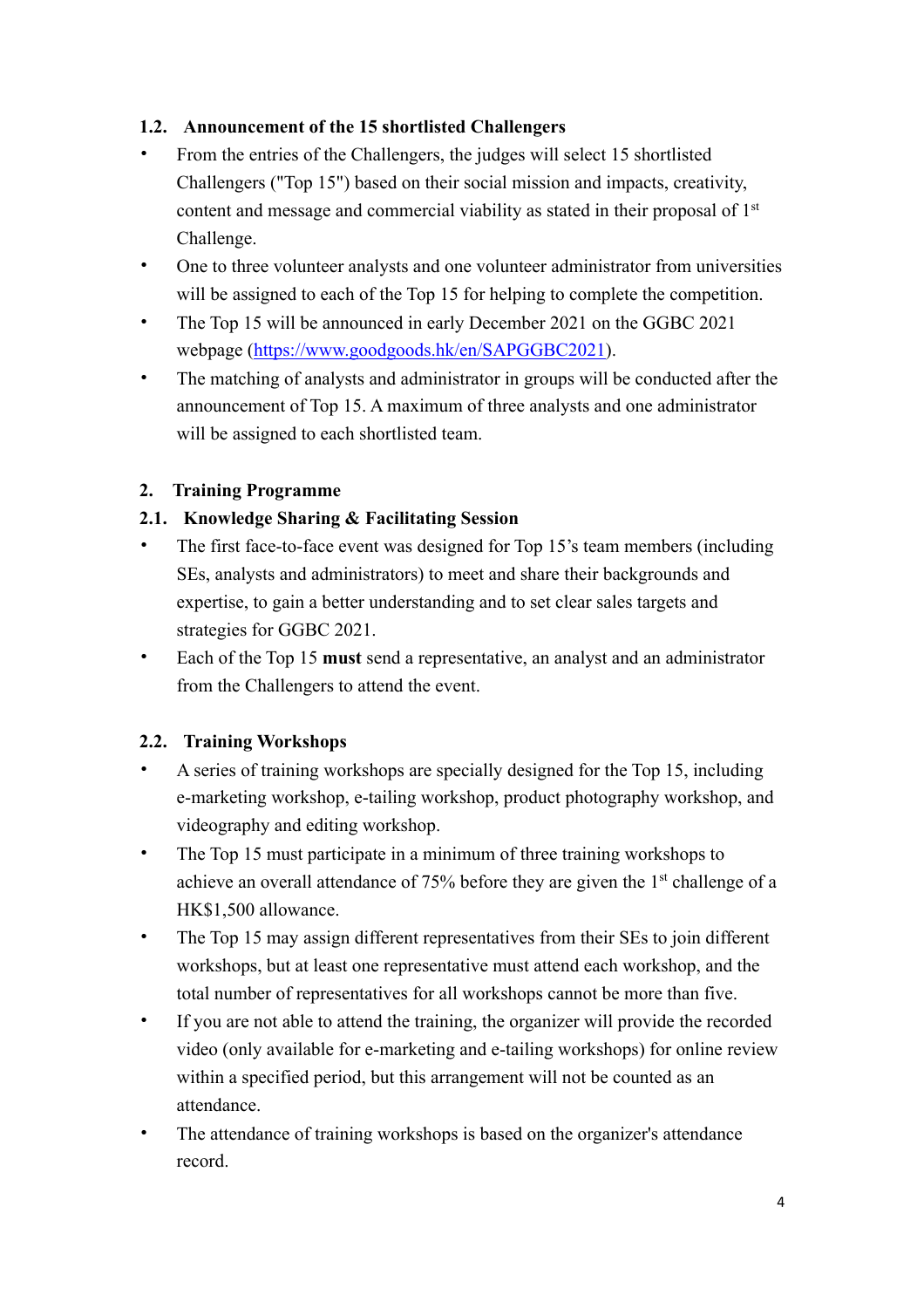### **3. 2nd Challenge**

### **3.1. Proposal Submission of 2nd Challenge**

- Top 15 must submit a proposal for  $2<sup>nd</sup>$  Challenge (including the promotional video and creative idea) before the deadline, with the following format:
	- $\triangleright$  Theme: Based on the design of the proposal of 1<sup>st</sup> Challenge, (one or a series of selected product(s)/service) and shoot a short promotional video ("Video") for it
	- $\triangleright$  Suggested file format: MP4
	- $\triangleright$  Duration of the video: Not more than 3 minutes
	- $\triangleright$  Creative ideas: In no more than 500 words in Chinese (including punctuation marks) to explain the idea of the video
- The Challengers need to upload the video to YouTube and set the browsing permission to "Unlisted Video: can be seen and shared by anyone with the link" and post the relevant URL in the online application form.
- Proposal submission of  $2<sup>nd</sup>$  Challenge must be made via the designated online form on or before 5:00 p.m. on February 8, 2022 (HKT), as indicated on the organizer's server. Late submissions will not be accepted.

### **3.2. Announcement of the Top 5 Challengers**

- The judges will select the top 5 challengers (the "Top 5") with the highest scores among the Top 15 based on their creativity, content and message, video production and commercial viability to advance to the Final Challenge.
- The Top 5 will be announced in late February 2022 on the GGBC 2021's webpage (https://www.goodgoods.hk/en/SAPGGBC2021).
- The Top 5 must complete all sections of the Final Challenge to receive the HK\$8,000 allowance of the 2<sup>nd</sup> Challenge.

### **4. Final Challenge**

## **4.1. One-on-one Consultation Session**

- Each of the Top 5 will be given two 20-minute consultation sessions; one on e-tailing and another one on filming techniques, which will be held on the same day.
- The Top 5 can select their suitable time slots according to the preset professional consultation schedule provided by the organizer, which will be processed according to the application time and their intention. If you are unable to fill in your intention before the deadline, the organizer will randomly assign a consultation time slot.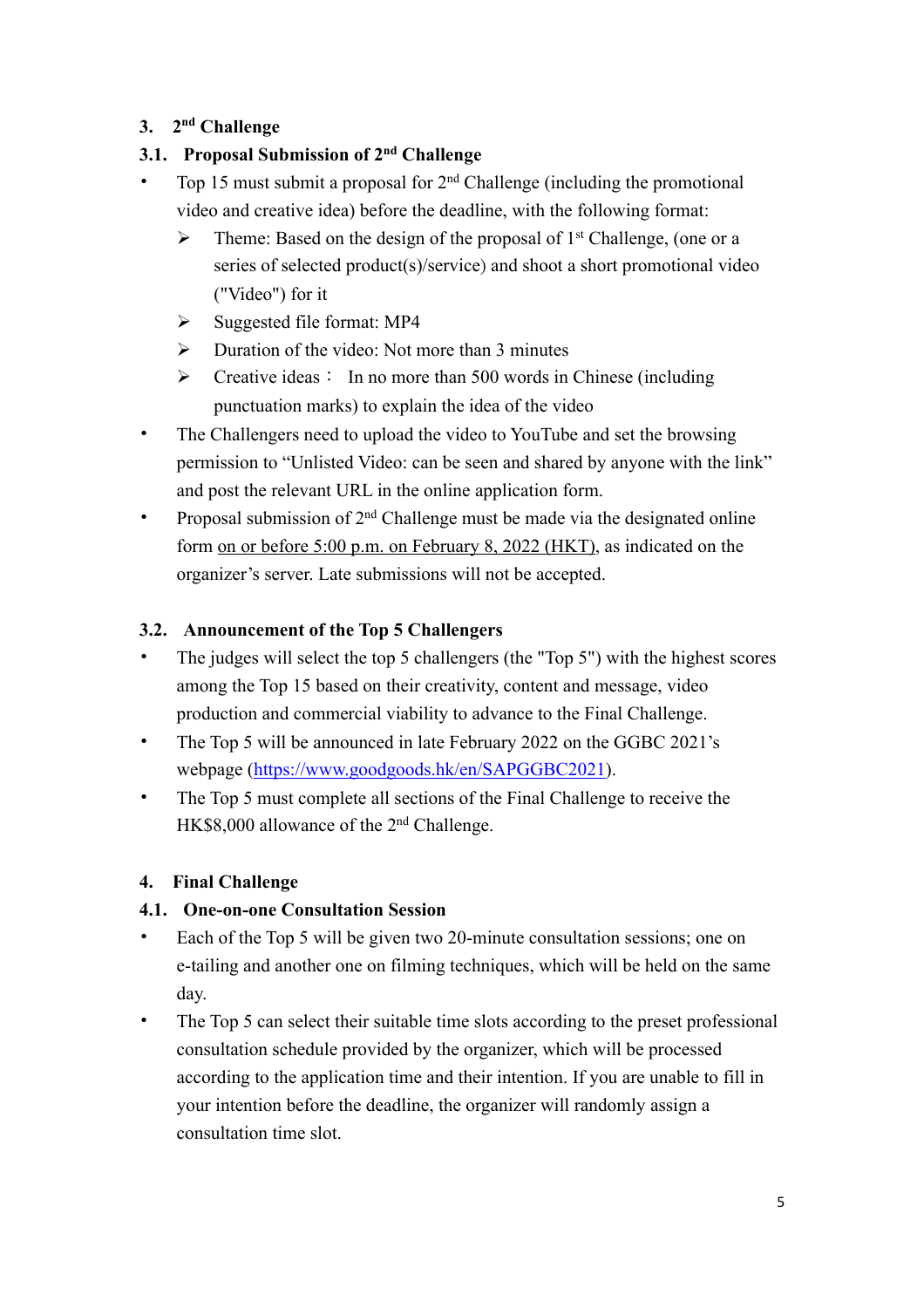- Once a consultation period is scheduled, it cannot be changed or rescheduled.
- If you are unable to attend during your assigned time slot, no rescheduling or make-up arrangements will be made.
- Each session will have at least one expert in the relevant topic to participate in the consultation, and different experts will be assigned to different sessions by the Organizer.

### **4.2. Sprint up Rehearsal**

- It aims to provide the Top 5 with an opportunity to practice and rehearse before the live streaming/broadcasting e-tailing session so that they can familiarize themselves with the real environment and increase their confidence in the challenge.
- The Top 5 can bring relevant product(s)/service and promotional tools for the rehearsal.
- The Top 5 will be assigned separate time slots for the rehearsal. In addition to the Top 5 representatives, analysts and administrator from the Challengers can also join the practice sessions.

### **4.3. Live Streaming / Broadcasting E-tailing Session**

- The Top 5 must participate in the live streaming/broadcasting e-tailing session, otherwise, they will be disqualified from the competition.
- The Top 5 will each be given a 10-minute live/pre-recorded session to promote their SE brands and/or products, aiming to successfully attracting their target customer base and generating sales, and splitting the total cash grant of HK\$100,000 by percentage.

#### **4.4. Online Sales Period**

- Only the online transactions for the selected product(s)/service within the specified period from the 1<sup>st</sup> Challenge will be counted for this session.
- The online sales period will be counted only for all online transactions made during the specified period from the start of the live streaming/broadcasting e-tailing session on April 7, 2022, to 5:00 p.m. on April 19, 2022 (HKT), with proof of online transactions, original invoices, original proof of receipts or any other proofs requested by the organizer.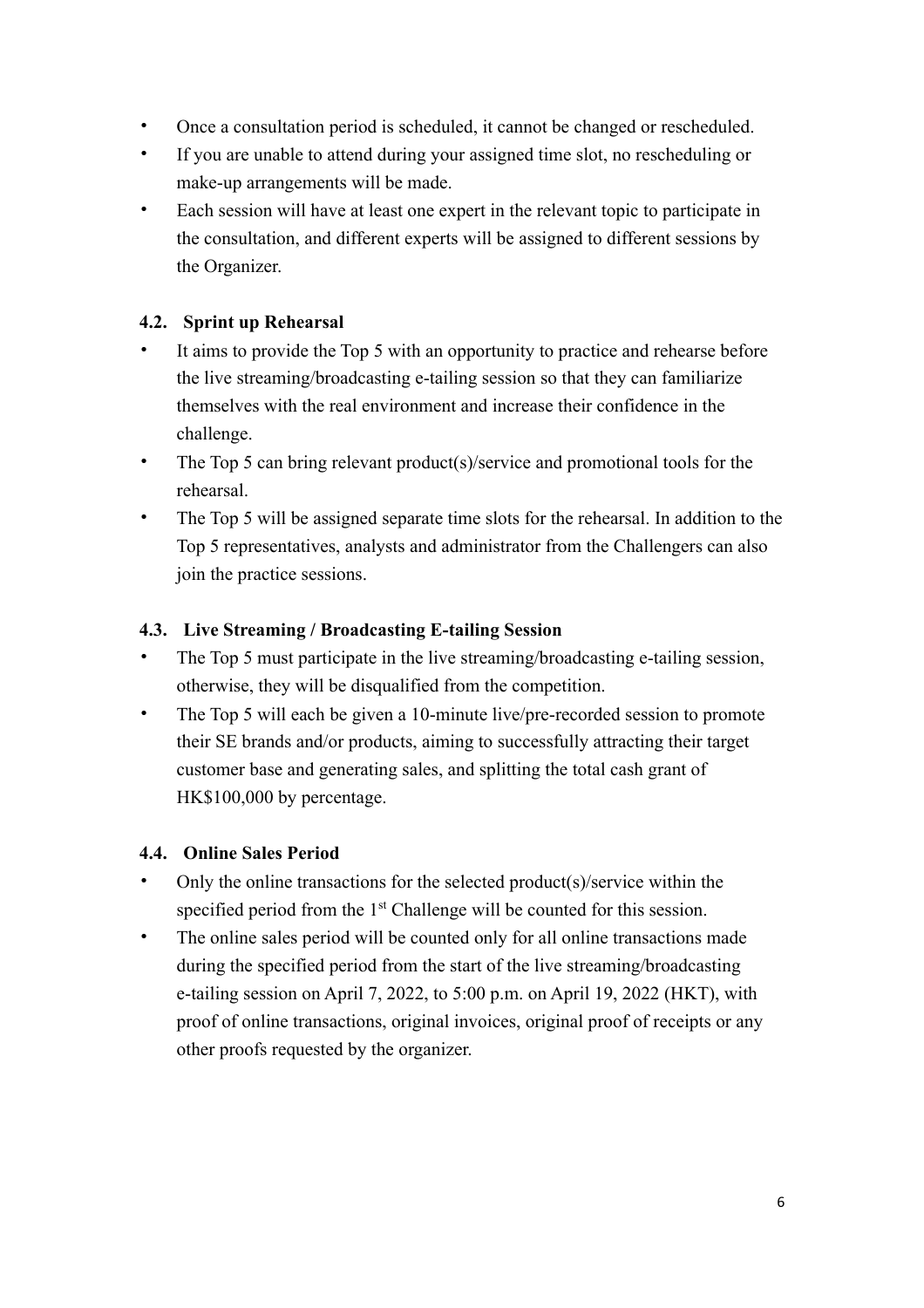- The Top 5 must report all online sales platforms (e.g. Facebook, Instagram, Shopify, Boutir, Carousell, Shopline, Shopage, Shopolar, Posify, etc.) on which the online sales will take place to the organizer in advance and submit account credentials. If no prior reporting is done or if the relevant platform fails to present valid account credentials, transactions on that sales platform will not be counted.
- Only those online transactions that can provide valid documentation will be counted by the Organizer. If the relevant documentation cannot be provided, the transaction may not be counted.
- The Organizer will distribute the total sales incentive of HK\$100,000 according to the individual sales of the Top 5. For detailed calculation, please refer to below:
	- $\triangleright$  Incentive of each SE = (Sales of SE ÷ Total Sales of Top 5 SEs) x Prize Pool HK\$ 100,000
	- $\triangleright$  Example :

| $C\Gamma$<br>DЕ | A       |         | ╰       |       |         |
|-----------------|---------|---------|---------|-------|---------|
| Sales of SE     | \$4,500 | \$5,800 | \$2,200 | \$800 | \$6,700 |

- $\blacksquare$  Total Sales of Top 5 SEs = \$20,000
- Incentive that SE A earns:  $(4,500 \div 20,000)$  x  $100,000 = \text{HK$}22,500$
- Incentive that SE B earns:  $(5,800 \div 20,000)$  x  $100,000 = \text{HK$}29,000$
- Incentive that SE C earns:  $(2,200 \div 20,000)$  x  $100,000 = \text{HK$11,000}$
- **n** Incentive that SE D earns:  $(800 \div 20,000)$  x  $100,000 = \text{HK$4,000}$
- Incentive that SE E earns:  $(6,700 \div 20,000)$  x  $100,000 = \text{HK$33,500}$
- Submission of sales reports and related documents:
	- $\triangleright$  The Top 5 must submit valid proof of online transaction, original invoice, and original proof of receipt to the Organizer on or before 5:00 p.m. on April 26, 2022 (HKT), to settle the calculate the sales results, all late submissions will not be accepted.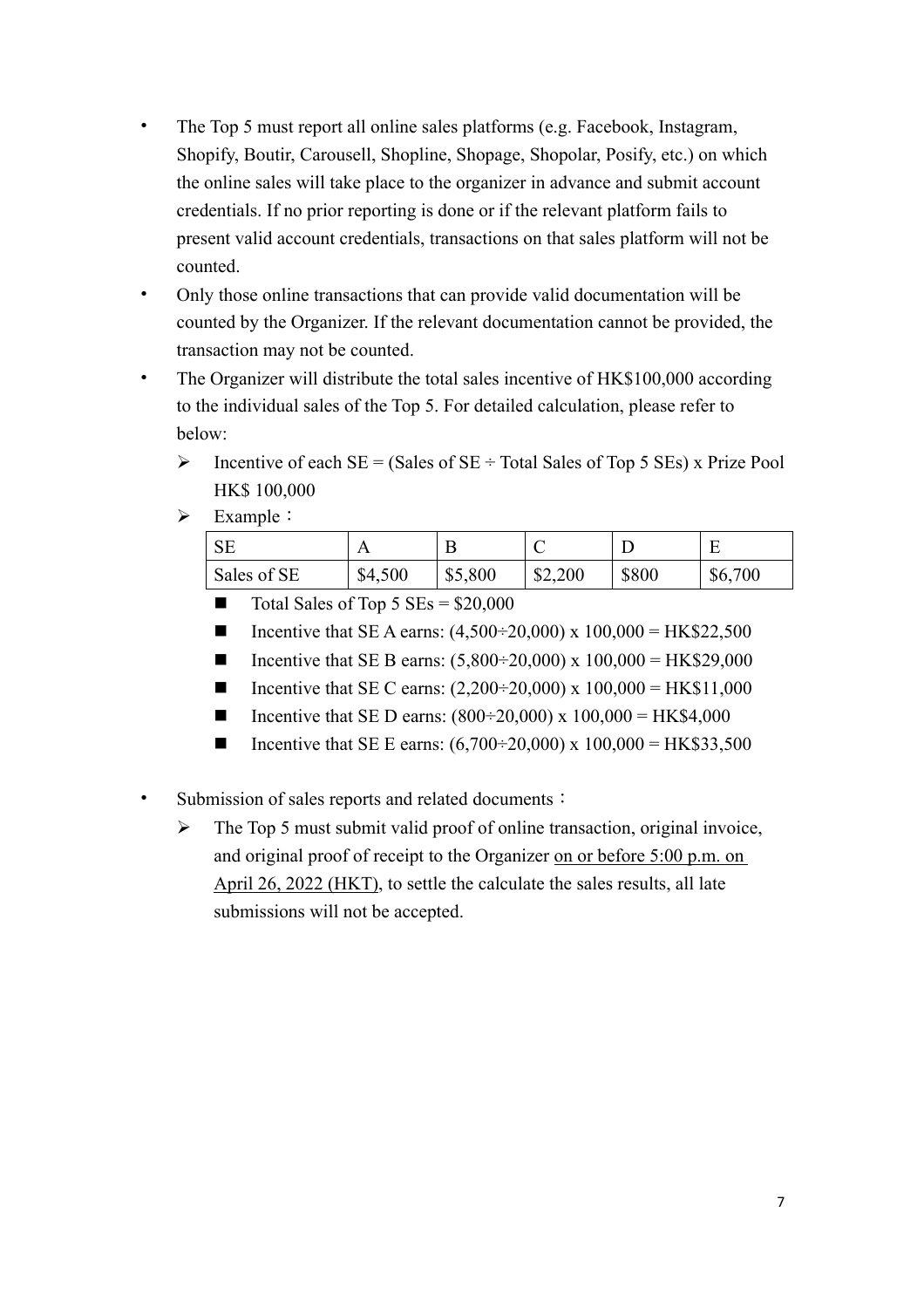### **4.5. Public Voting**

- The "Most Popular SE Product" online voting campaign ("Public Voting") will be held on the Good Goods Social Enterprise Store's Facebook page (https://www.facebook.com/semart.fans) and the Instagram page (https://instagram.com/goodgoods.hk) during the designated period (from April 7, 2022, after the live streaming/broadcasting e-tailing session to April 19, 2022, at 5:00 p.m. (HKT)).
- The Top 5 must be submitted **on or before 5:00 p.m. on March 21, 2022 (HKT),** as shown on the Organizer's server, by the designated online form with a post and photo for public voting purposes. Late submissions will not be accepted, and the Organizer reserves the right to cancel their right to participate in the public voting.
- The post with the most "likes" on both designated platform fanpages will be the winner.
- The Organizer reserves the right to disqualify the entrant and/or the winner of the prize if he/she is found to have deliberately voted with an empty number, a fake account, or any fraudulent element. The organizer reserves the right to disqualify the participant and/or the winner of prizes, awards, and prizes, and the right to cancel or retrieve the prizes, awards, and prizes received.

#### **5. Result Announcement**

- The announcement is tentatively scheduled in May 2022.
- The results will be posted on the GGBC 2021 website https://www.goodgoods.hk/en/SAPGGBC2021 and the Facebook page of "Good Goods Social Enterprise Store", the Top 5 will be notified individually by e-mail.

#### **(6) General Terms and Conditions**

- 1. By applying as a Challenger, the team agrees to the terms and conditions set forth herein and agrees to be bound by them.
- 2. The Organizer reserves all rights, including the right to disqualify a team from participating in the competition and receiving prizes, if the team misrepresents information, participates with a false account, dishonestly participates in any of the activities, violates the rules of the competition, or cheats in any way.
- 3. Challenge Teams must participate and attend all activities related to GGBC 2021 and submit all required documents on time, as arranged by the Organizer. The time shown on the server of the organizer will be taken into account and will not be accepted if it is late.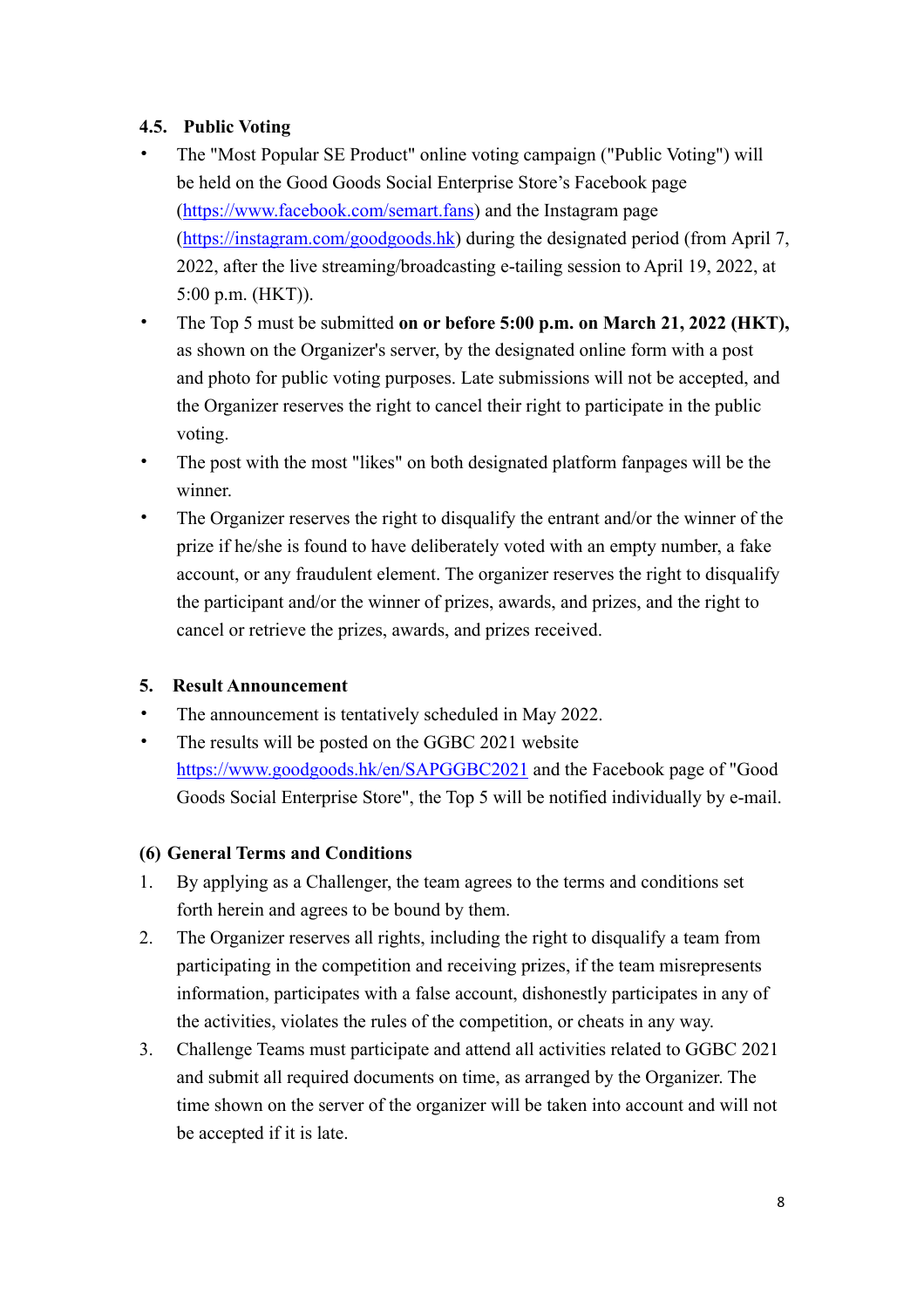- 4. Once the file has been submitted online, it cannot be changed under any circumstances.
- 5. If the Challengers submits duplicate proposals, only the earlier proposal will be reviewed by the jury and the rest will not be accepted.
- 6. Restrictions on the content of proposals, advertisements, and any related promotional materials:
	- $\triangleright$  Content must not violate or infringe upon the rights of others, including but not limited to privacy and intellectual property rights;
	- $\triangleright$  Do not include content created by third parties, including video or artwork;
	- $\triangleright$  Do not denigrate or malign the organizer, sponsor, any organization or person;
	- $\triangleright$  Do not include inappropriate, offensive, indecent, obscene, infringing, defamatory, or libelous content;
	- $\triangleright$  Do not promote prejudice, racism, hatred, attacks on any person or group of persons, discrimination based on race, sex, religion, national origin, disability, sexual orientation, or age;
	- $\triangleright$  No content that violates the local laws of Hong Kong.
- 7. The Organizer will not be held responsible for any failure to submit entries on time, or for any loss, error, or unrecognizability of entries due to computer failure, network, or other technical problems. Also, no compensation will be paid.
- 8. The Organizer reserves the right to use all or any of the Challenge Teams' logos, photos, postings, proposals, etc. in any form, and to use or allow any of the Organizer's partners to use the entries for non-commercial publication, exhibition, and publicity purposes without any additional payment to the Challengers. Such publication, exhibition, and promotion are not limited to the organization and/or promotion of GGBC 2021.
- 9. The strategy analysts and strategy managers are involved on a volunteer basis in assisting the Challengers to complete the Competition but will not assist the Challengers with any work or other matters unrelated to GGBC 2021.
- 10. The Organizer may mention the participating social enterprises in the promotion of GGBC 2021, and will also take photos and videos during the event, which may be used to promote without further notice.
- 11. Once the Challengers has won the prize, the Organizer will not issue any compensation or refund if the prize/prize is lost, damaged, stolen or the quality of the prize is in question.
- 12. Voluntary analysts and administrators are not required to do or complete any tasks or duties that are not related to GGBC2021.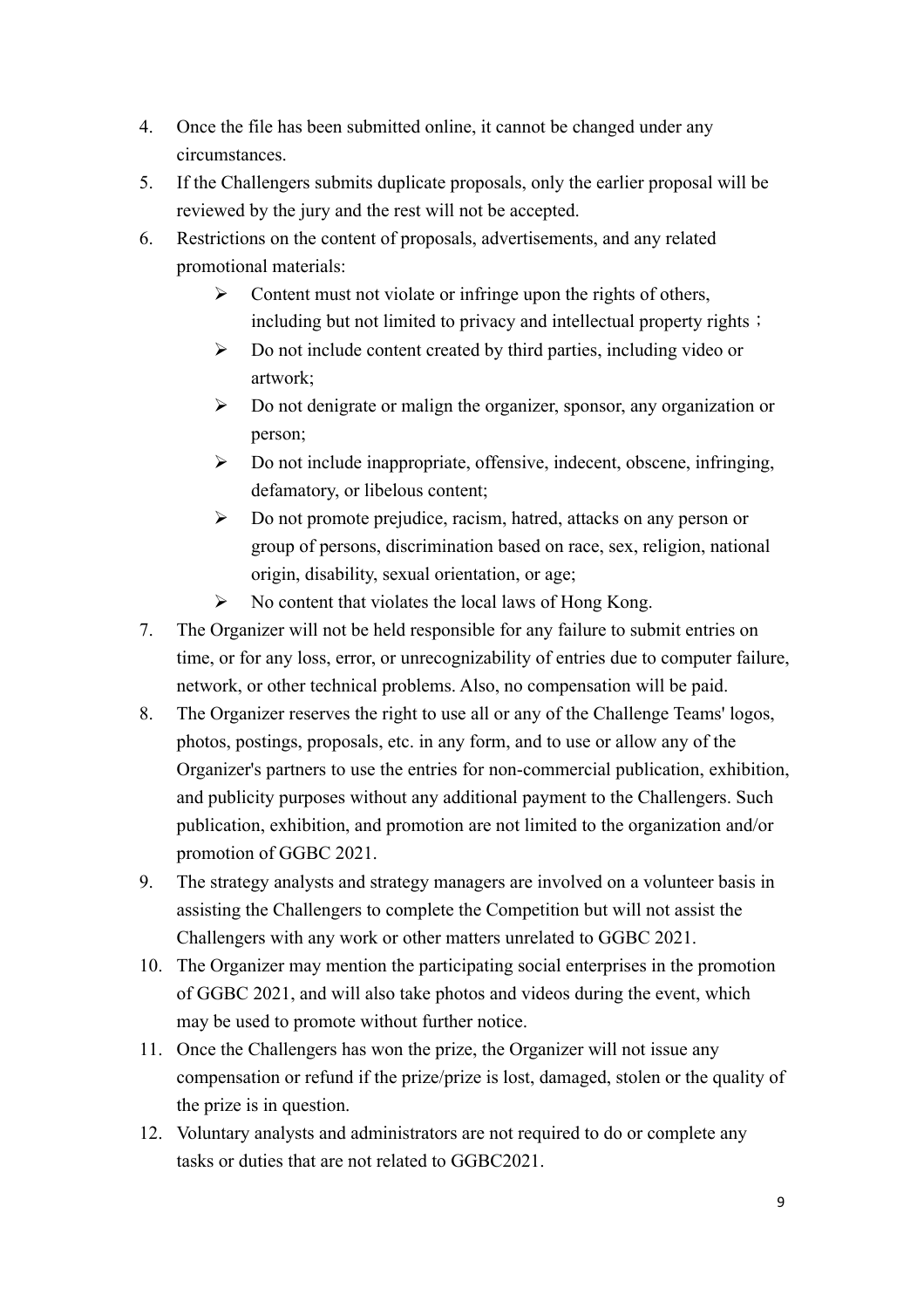- 13. If the winning team fails to reply after the deadline or fails to collect the prize/prize within the specified period, it will be deemed to have forfeited its right to receive the prize. The Organizer will not be liable for any loss of prize (or prize entitlement) or forfeiture of prize entitlement, replacement of prize, payment, or compensation to any winner who forfeits or gives up the prize (or prize entitlement).
- 14. The organizer reserves the right to modify, change or suspend the GGBC 2021. In case of dispute, the organizer may at any time supplement and explain in accordance with the relevant regulations.
- 15. The organizer reserves the right to delete the content and disqualify any participation or award of the Challengers that violates the above terms and conditions and to take legal action. Also, the organizer will not be liable for any infringement of these rights.
- 16. In case of any dispute, the decision of the Organizer shall be final.
- 17. These Terms and Conditions include both English and Chinese versions. In case of any discrepancy between the English and Chinese versions, the Chinese version shall prevail.

#### **(7) Important days**

- Proposal Submission of 1<sup>st</sup> Challenge
	- Ø Deadline: **On or before 5:00 p.m. on November 15, 2021 (HKT)**
- Training Programme
	- Ø To be conducted between December 2021 and January 2022
- Proposal Submission of 2nd Challenge
	- Ø Deadline: **On or before 5:00 p.m. on February 8, 2022 (HKT)**
- Final Challenge Public Voting
	- $\triangleright$  To be conducted in early April 2022 to late April 2022
- Final Challenge Live Broadcasting / Streaming
	- $\triangleright$  To be conducted in early April 2022
- Final Challenge Online Sales Period
	- $\triangleright$  To be conducted in early April 2022 to late April 2022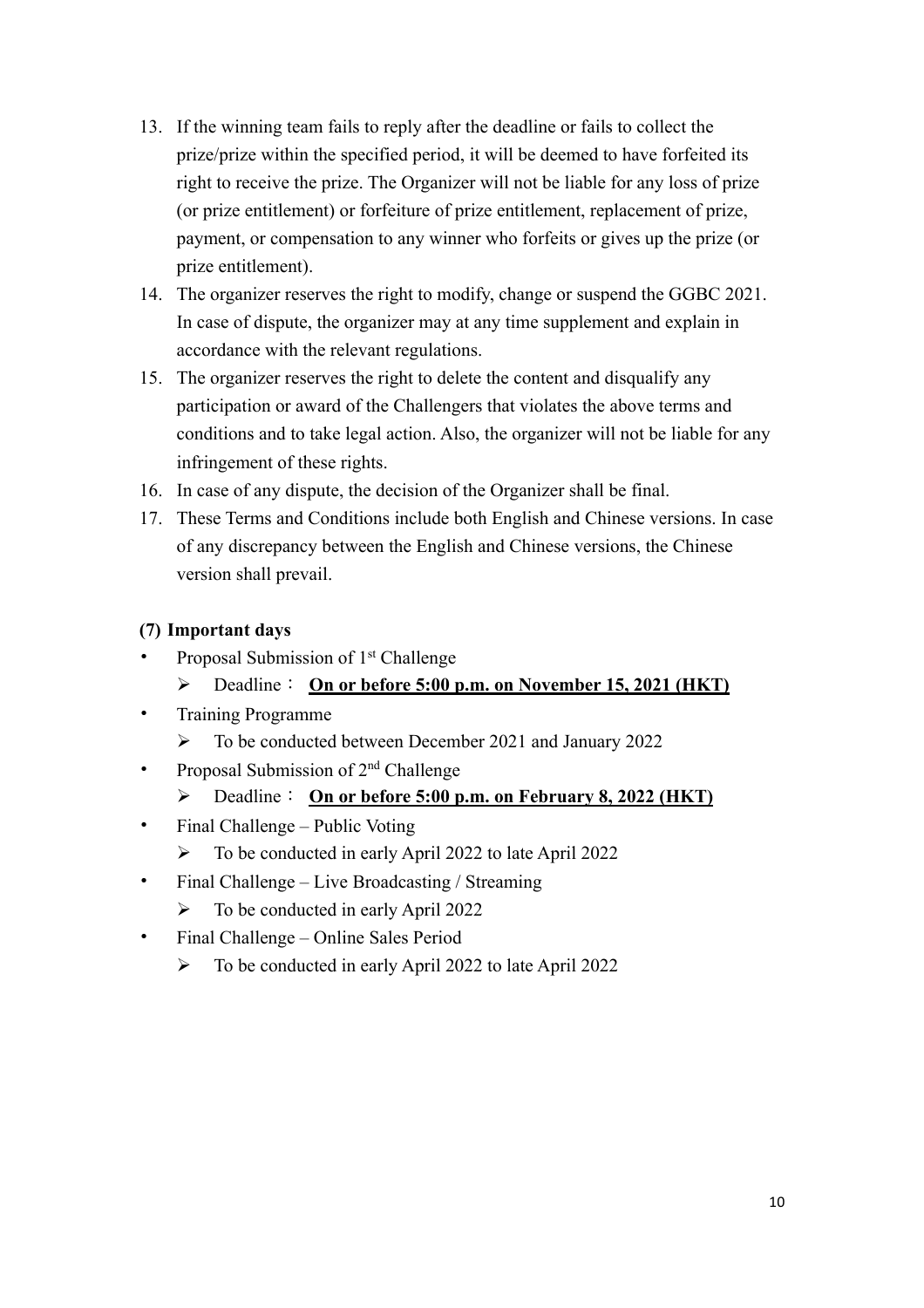### **(8) Enquiry**

The Hong Kong Council of Social Service Social Enterprise Business Centre **Mr. Chan** Telephone: (+852) 2876 2490

Email: humphrey.chan@hkcss.org.hk

### **Mr. Yip**

Telephone: (+852) 2864 2988 Email: syrus.yip@hkcss.org.hk

#### **(9) Disclaimer**

- 1. The organizers, partners, media partners, sponsors, other supporting organizations, and related entities will not be held responsible for errors, omissions, deletions, theft, destruction, and unauthorized use or modification of the entries.
- 2. The Organizer shall not be liable for any delay, loss, error, illegibility, or damage to any information transmitted, sent, or registered by any person, or to any notice sent, or sent by the Organizer, due to computer, network, telephone, technical or any reason.
- 3. All information provided by the entrant for the competition will be kept confidential. The Organizer and other parties involved will not disclose such information to third parties without the entrant's permission. The personal data of the entrant will only be used for communication purposes in connection with the submission and judging of the entry, and administrative purposes in connection with the competition.
- 4. The participants shall not dispute the decision of the competition and the judges. In case of any dispute, the decision of the Organizer shall be final, including suspension, modification, or termination of the event or its terms and conditions at any time and without prior notice.